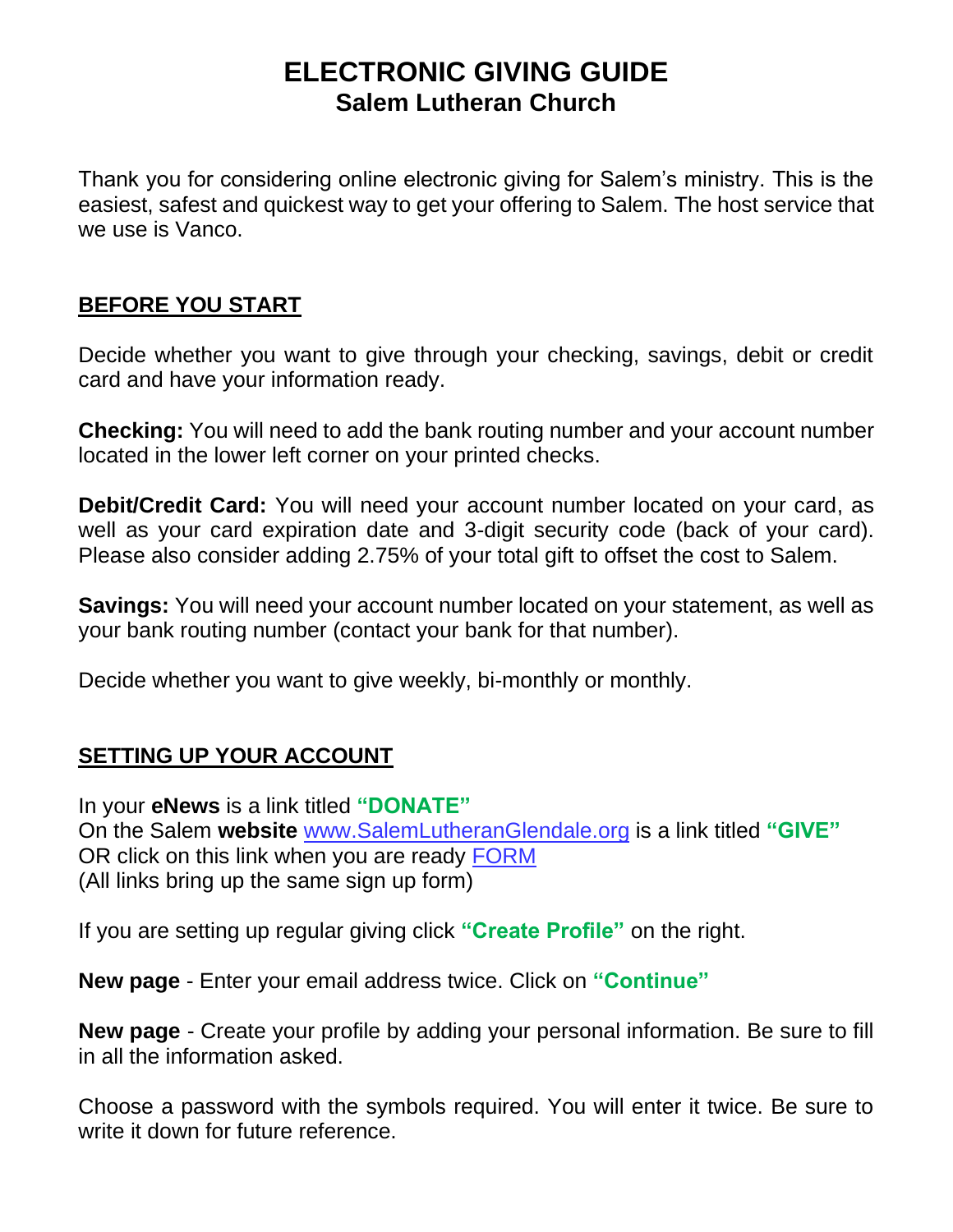Click on **"Create Profile"**

#### **New page** - Click on **"Add Transaction"**

Type in the amount under General Offering. You may also add a regular giving amount for the Building Fund which helps to offset our loan obligation. Other payment options include payment for altar flowers, to designate a misc. gift for a special purpose (be sure to type in the purpose) or pay for VBS registration for your child.

Choose your Donation Frequency (weekly, bi-monthly or monthly).

Choose your donation start date by typing it in as the example shows or click on the mini calendar to the right and click on the desired date.

Click on **"Continue"**

**New page** - Add your desired payment method for your gift. This is where you will choose your method of payment…checking, savings or debit/credit card.

Follow the directions for the information required.

Be sure to check the **"I'm not a robot"** box.

Click on **"Process"**

#### **LAST PROCEDURE**

**New page** - A screen will now come up that shows a summary of what you have set up.

#### **Congratulations! You have completed your electronic giving set up.**

When you want to sign back in to your Vanco account for any editing, you may simply log in through the eNews or Salem website by clicking on the same links. **Log In is on the top right of the form.** You will need to enter your email address and created password to enter back in to Vanco for future giving changes or to see your giving history.

**IMPORTANT NOTE:** If you want to give a one-time special gift or if you want to use the online feature for payments (altar flowers, VBS, etc.), you will log in and complete a "ONE TIME" transaction separate from your regular giving. Complete the form on the opening page and follow the same prompts.